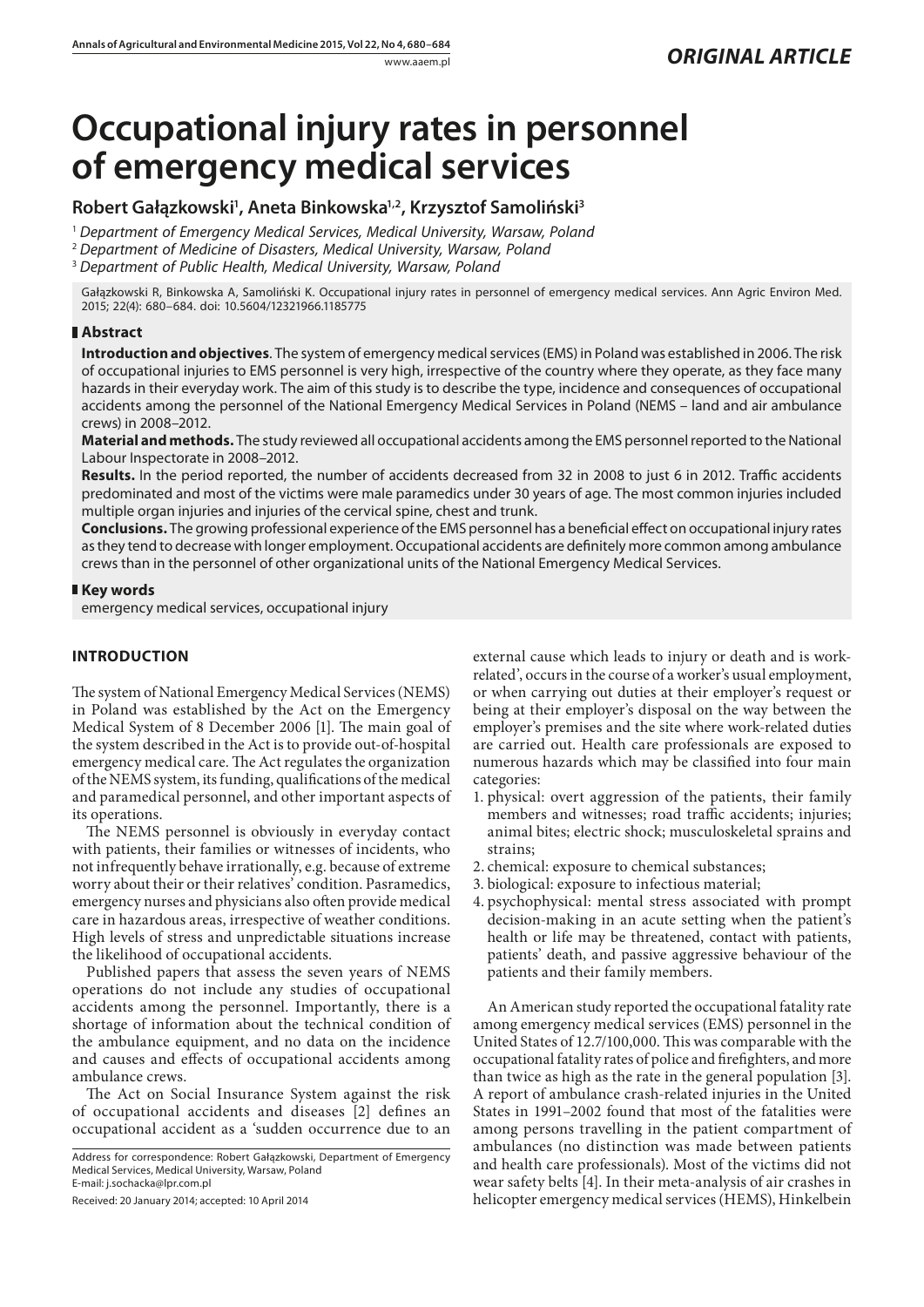et al. [5] found a much higher risk of crashes compared to commercial aviation, as well as differences in risk rates between the countries where the data were analysed (USA, Australia, Germany). The authors emphasized the need for a careful analysis of any incident in the operations of air medical emergency services.

In Poland, so far there have been no scientific analyses of accidents in the EMS setting which would contribute to increasing the safety of both health care professionals and patients. In spite of frequent reports of such incidents, they have not been reviewed in detail and as a result there have been no attempts to implement appropriate changes in the system to increase the safety of the NEMS personnel potentially exposed to specific work-related hazards [6].

**Objective.** The aim of the study was identify the type, incidence and consequences of occupational accidents in the National Medical Emergency Services personnel (land and air ambulances) in 2008–2012.

## **MATERIALS AND METHOD**

For the purposes of this study, 72 occupational accidents in the medical emergency services setting reported to the National Labour Inspectorate in the period between 1 January 2008 – 31 December 2012, were reviewed. In the accidents analysed, 153 NEMS workers were involved, with 128 injured. Males accounted for 78.0% of the workers involved in the accidents and females for 22.0%. Age distribution of accident victims is presented in Table 4.

The accident victims were subdivided by job title into paramedics (45.8%), nurses (13.7%), physicians (7.8%), ambulance drivers (27.5%), air ambulance pilots (0.7%), ambulance technicians (3.3%), others (1.3%). For each accident, the following data were collected: year, number of people involved, type, consequences (injuries to the ambulance crew) and site of accident.

#### **RESULTS**

Nearly two-thirds of all accidents, with the resulting proportional number of casualties, occurred in 2008 – 2009, but there was a wide variation in the ratio of the number of casualties to the number of accidents (Tab. 1). Traffic accidents predominated throughout the study period with

Table 1. Casualties by gender and age

|  |  | <b>Table 2.</b> Number of accidents and of casualties in the study period |  |  |  |  |  |
|--|--|---------------------------------------------------------------------------|--|--|--|--|--|
|--|--|---------------------------------------------------------------------------|--|--|--|--|--|

|       | Incidents |                  |            |        |  |  |  |  |  |  |
|-------|-----------|------------------|------------|--------|--|--|--|--|--|--|
| Year  |           | <b>Accidents</b> | Casualties |        |  |  |  |  |  |  |
|       | N         | %                | N          | %      |  |  |  |  |  |  |
| 2008  | 32        | 44.4%            | 67         | 52.3%  |  |  |  |  |  |  |
| 2009  | 15        | 20.8%            | 16         | 12.5%  |  |  |  |  |  |  |
| 2010  | 10        | 13.9%            | 22         | 17.2%  |  |  |  |  |  |  |
| 2011  | 10        | 13.9%            | 10         | 7.8%   |  |  |  |  |  |  |
| 2012  | 5         | 6.9%             | 13         | 10.2%  |  |  |  |  |  |  |
| Total | 72        | 100.0%           | 128        | 100.0% |  |  |  |  |  |  |

the only exception being 2011 when trauma sustained in traffic accidents accounted for fewer than 50% of all injuries (Tab. 2). There were 5 fatalities in the study period, 3 in 2009 (all victims were NEMS workers) and 2 in 2010 (one victim was a patient).

One hundred-twenty (120) people were injured on working days and 33 people on non-working days. In 2008 alone, the average number of accidents was the same on working days and non-working days, and in the remaining years there were twice as many accidents on working days as on non-working days (Tab. 3). Most of the casualties (approximately 80%) were males, but the proportion of females tended to increase in the last two years of the study period. Interestingly, mostly younger people were involved in the accidents (Tab. 4).

Paramedics accounted for most of the casualties (45.8%), followed by ambulance drivers (27.5%) and nurses (13.7%). There were no significant differences in this respect over the study period (Tab. 5). Over 95% of all accidents occurred in ambulances, including approximately 29% in ambulances transporting a patient at the time of the incident (Tab. 6).

During the entire study period, traumas constituted the largest group, with the predominance of multiple injuries and injuries of the cervical spine, chest and trunk (Tab. 7). This is in agreement with the data presented in Table 6 confirming the predominance of traffic accidents.

Calls other than category K1 (immediately life-threatening response) accounted for more than 50% of all calls in any given year, with the exception of 2012 when 100% of calls were classified K1. In the other years covered by the study, the number of responses other than K1 and 'non-K1' tended to increase (Fig. 1).

|             |           |      |        |      |        |      | Year   |    |        |    |        |       |        |
|-------------|-----------|------|--------|------|--------|------|--------|----|--------|----|--------|-------|--------|
|             |           | 2008 |        | 2009 |        | 2010 |        |    | 2011   |    | 2012   | Total |        |
|             |           | N    | $\%$   | N    | $\%$   | N    | $\%$   | N  | $\%$   | N  | %      | N     | $\%$   |
| Gender      | Female    | 9    | 13.4%  | 8    | 25.0%  | 4    | 18.2%  | 6  | 31.6%  | 6  | 46.2%  | 33    | 21.6%  |
|             | Male      | 58   | 86.6%  | 24   | 75.0%  | 18   | 81.8%  | 13 | 68.4%  |    | 53.8%  | 120   | 78.4%  |
| Age (years) | $<$ 30    | 20   | 29.9%  | 10   | 31.3%  | 8    | 36.4%  | 10 | 52.6%  |    | 53.8%  | 55    | 35.9%  |
|             | $31 - 40$ | 17   | 25.4%  |      | 3.1%   | 3    | 13.6%  | 3  | 15.8%  | 2  | 15.4%  | 26    | 17.0%  |
|             | 41-50     | 17   | 25.4%  | 16   | 50.0%  | 6    | 27.3%  | 5  | 26.3%  | 3  | 23.1%  | 47    | 30.7%  |
|             | $>51$     | 13   | 19.4%  | 5    | 15.6%  | 5    | 22.7%  |    | 5.3%   |    | 7.7%   | 25    | 16.3%  |
| Total       |           | 67   | 100.0% | 32   | 100.0% | 22   | 100.0% | 19 | 100.0% | 13 | 100.0% | 153   | 100.0% |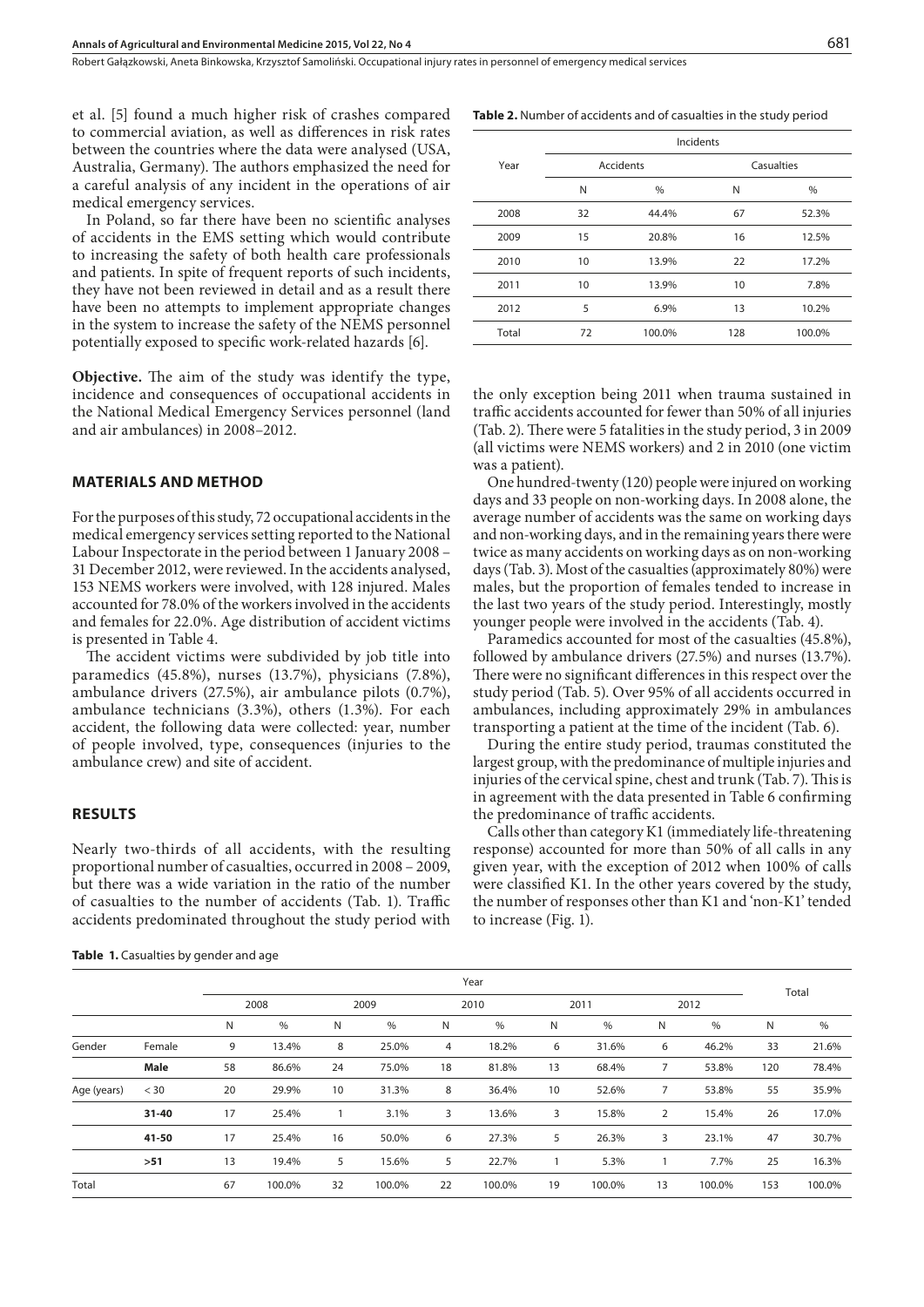#### **Annals of Agricultural and Environmental Medicine 2015, Vol 22, No 4**

Robert Gałązkowski, Aneta Binkowska, Krzysztof Samoliński . Occupational injury rates in personnel of emergency medical services

#### **Table 3.** Causes of injuries\*

|                          |                |        |                | Total   |                |        |             |        |             |        |                |        |
|--------------------------|----------------|--------|----------------|---------|----------------|--------|-------------|--------|-------------|--------|----------------|--------|
| Accident<br>type         | 2008           |        |                | 2009    |                | 2010   |             | 2011   |             | 2012   |                |        |
|                          | N              | $\%$   | N              | $\%$    | N              | $\%$   | N           | $\%$   | Ν           | $\%$   | N              | $\%$   |
| Traffic accident         | 51             | 76.1%  | 30             | 62.5%   | 23             | 67.6%  | 12          | 41.4%  | 16          | 84.2%  | 132            | 67.0%  |
| Assault with bodily harm | 2              | 3.0%   | 4              | 8.3%    | 4              | 11.8%  | 2           | 6.9%   | 0           | 0.0%   | 12             | 6.1%   |
| Mechanical injury        | 2              | 3.0%   | $\overline{2}$ | 4.2%    | $\mathbf 0$    | 0.0%   | 5           | 17.2%  | $\mathbf 0$ | 0.0%   | 9              | 4.6%   |
| Poisoning                | 4              | 6.0%   | 0              | 0.0%    | 0              | 0.0%   | 4           | 13.8%  | 0           | 0.0%   | 8              | 4.1%   |
| Ambulance failure        | 4              | 6.0%   | 0              | $0.0\%$ | 0              | 0.0%   | 0           | 0.0%   | 0           | 0.0%   | $\overline{4}$ | 2.0%   |
| Weather conditions       | $\overline{2}$ | 3.0%   | 5              | 10.4%   | $\mathbf 0$    | 0.0%   | 0           | 0.0%   | 0           | 0.0%   | $\overline{7}$ | 3.6%   |
| Loss of consciousness    | 0              | 0.0%   | 2              | 4.2%    | $\overline{2}$ | 5.9%   | $\mathbf 0$ | 0.0%   | 0           | 0.0%   | 4              | 2.0%   |
| Other causes             | $\overline{2}$ | 3.0%   | 5              | 10.4%   | 5              | 14.7%  | 6           | 20.7%  | 3           | 15.8%  | 21             | 10.7%  |
| Total                    | 67             | 100.0% | 48             | 100.0%  | 34             | 100.0% | 29          | 100.0% | 19          | 100.0% | 197            | 100.0% |

\*The number of causes exceeds the number of casualties since there may have been more than one cause of injury per one victim

#### **Table 4.** Number of casualties by day of accident

|                 |    | Year   |    |        |    |        |    |        |    |        |     |        |  |
|-----------------|----|--------|----|--------|----|--------|----|--------|----|--------|-----|--------|--|
| Day             |    | 2008   |    | 2009   |    | 2010   |    | 2011   |    | 2012   |     | Total  |  |
|                 | N  | $\%$   | N  | $\%$   | N  | $\%$   | N  | $\%$   | N  | %      | N   | %      |  |
| Working day     | 48 | 71.6%  | 26 | 81.3%  | 19 | 86.4%  | 16 | 84.2%  | 11 | 84.6%  | 120 | 78.4%  |  |
| Non-working day | 19 | 28.4%  | 6  | 18.8%  | 3  | 13.6%  | 3  | 15.8%  |    | 15.4%  | 33  | 21.6%  |  |
| Total           | 67 | 100.0% | 32 | 100.0% | 22 | 100.0% | 19 | 100.0% | 13 | 100.0% | 153 | 100.0% |  |

#### **Table 5.** Casualties by job title

| Job title            |    | 2008   |    | 2009    |    | 2010    |    | 2011   |             | 2012   | Total          |        |
|----------------------|----|--------|----|---------|----|---------|----|--------|-------------|--------|----------------|--------|
|                      | N  | $\%$   | N  | $\%$    | N  | %       | Ν  | %      | N           | $\%$   | N              | $\%$   |
| Paramedic            | 30 | 44.8%  | 11 | 34.4%   | 10 | 45.5%   | 9  | 47.4%  | 10          | 76.9%  | 70             | 45.8%  |
| Ambulance driver     | 20 | 29.9%  | 11 | 34.4%   | 6  | 27.3%   | 5  | 26.3%  | $\mathbf 0$ | 0.0%   | 42             | 27.5%  |
| <b>EMS</b> nurse     | 9  | 13.4%  | 6  | 18.8%   | 3  | 13.6%   | 2  | 10.5%  |             | 7.7%   | 21             | 13.7%  |
| EMS physician        | 4  | 6.0%   | 2  | 6.3%    |    | 4.5%    | 3  | 15.8%  | 2           | 15.4%  | 12             | 7.8%   |
| Air ambulance pilot  | 0  | 0.0%   |    | 3.1%    | 0  | $0.0\%$ | 0  | 0.0%   | 0           | 0.0%   |                | 0.7%   |
| Ambulance technician | 3  | 4.5%   | 0  | $0.0\%$ | 2  | 9.1%    | 0  | 0.0%   | $\mathbf 0$ | 0.0%   | 5              | 3.3%   |
| Other                |    | 1.5%   |    | 3.1%    | 0  | $0.0\%$ | 0  | 0.0%   | $\mathbf 0$ | 0.0%   | $\overline{2}$ | 1.3%   |
| Total                | 67 | 100.0% | 32 | 100.0%  | 22 | 100.0%  | 19 | 100.0% | 13          | 100.0% | 153            | 100.0% |

#### **Table 6.** Accidents by scene and year of occurrence

|                                                   |             | Lear   |    |              |    |        |             |        |             |         |       |        |
|---------------------------------------------------|-------------|--------|----|--------------|----|--------|-------------|--------|-------------|---------|-------|--------|
|                                                   |             | 2008   |    | 2009<br>2010 |    |        | 2011        |        |             | 2012    | Total |        |
|                                                   | N           | %      | N  | $\%$         | N  | $\%$   | N           | $\%$   | N           | $\%$    |       |        |
| Specialist ambulance with a physician             | 4           | 12.5%  | 2  | 13.3%        |    | 10.0%  | 2           | 20.0%  | $\mathbf 0$ | 0.0%    | 9     | 12.5%  |
| Specialist ambulance with a physician and patient |             | 3.1%   | 0  | $0.0\%$      | 0  | 0.0%   | $\Omega$    | 0.0%   |             | 20.0%   | 2     | 2.8%   |
| Basic ambulance                                   | 19          | 59.4%  | 9  | 60.0%        | 2  | 20.0%  | 5           | 50.0%  | 2           | 40.0%   | 37    | 51.4%  |
| Basic ambulance with a patient                    |             | 21.9%  |    | 6.7%         | 3  | 30.0%  | 2           | 20.0%  | 2           | 40.0%   | 15    | 20.8%  |
| Transport ambulance                               | 0           | 0.0%   | 2  | 13.3%        |    | 10.0%  | 0           | 0.0%   | $\mathbf 0$ | $0.0\%$ | 3     | 4.2%   |
| Transport ambulance with a patient                |             | 3.1%   | 0  | $0.0\%$      | 2  | 20.0%  | $\Omega$    | 0.0%   | $\mathbf 0$ | 0.0%    | 3     | 4.2%   |
| Air ambulance                                     | 0           | 0.0%   |    | 6.7%         | 0  | 0.0%   | $\mathbf 0$ | 0.0%   | $\mathbf 0$ | 0.0%    |       | 1.4%   |
| Hospital accident and emergency department        | $\mathbf 0$ | 0.0%   | 0  | $0.0\%$      |    | 10.0%  |             | 10.0%  | $\mathbf 0$ | 0.0%    | 2     | 2.8%   |
| Total                                             | 32          | 100.0% | 15 | 100.0%       | 10 | 100.0% | 10          | 100.0% | 5           | 100.0%  | 72    | 100.0% |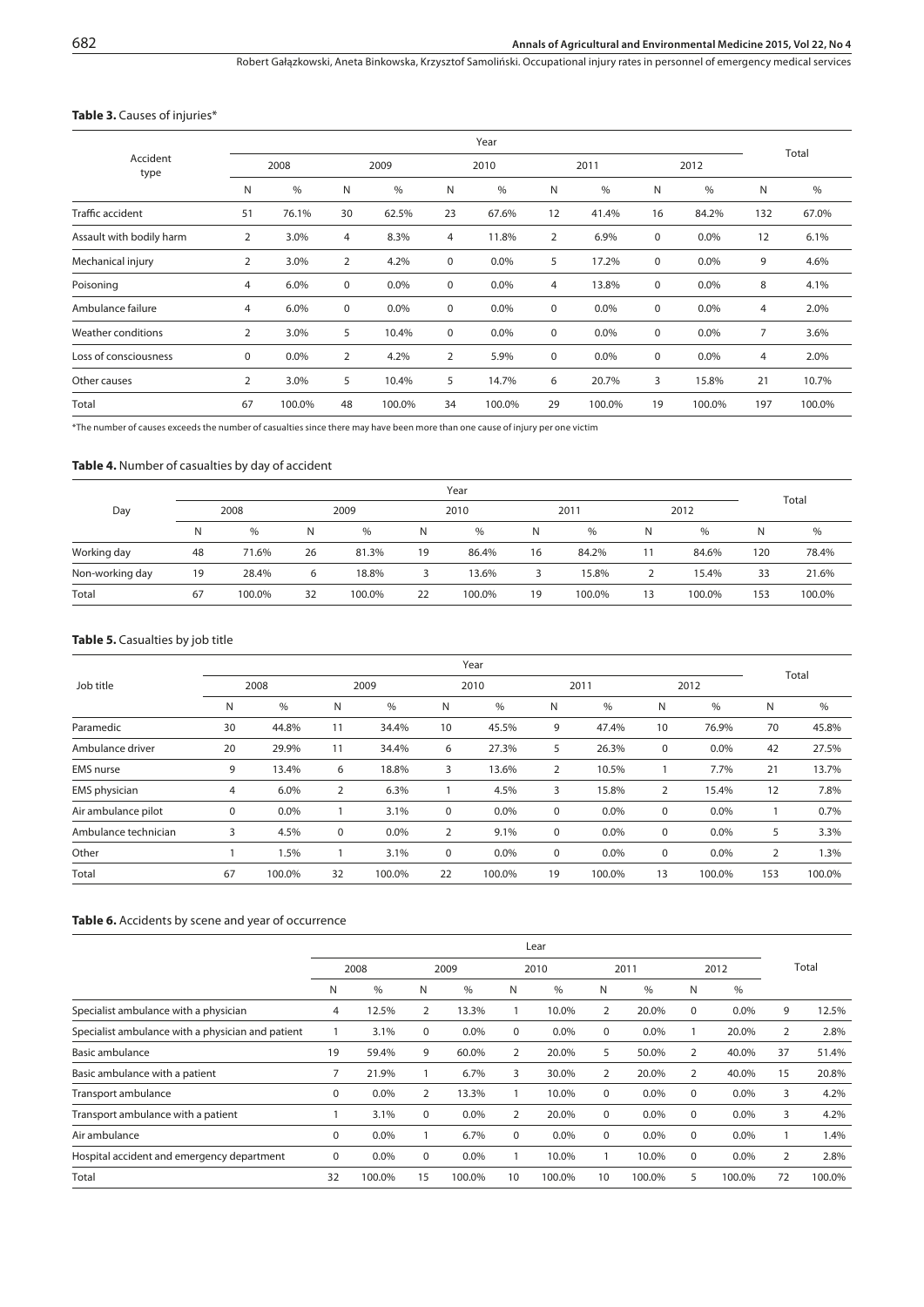Robert Gałązkowski, Aneta Binkowska, Krzysztof Samoliński . Occupational injury rates in personnel of emergency medical services

|  |  |  |  | <b>Table 7.</b> Casualties by injury type and year of occurrence* |  |  |  |  |  |  |  |
|--|--|--|--|-------------------------------------------------------------------|--|--|--|--|--|--|--|
|--|--|--|--|-------------------------------------------------------------------|--|--|--|--|--|--|--|

|                         |    |        | Total       |               |                |        |             |        |   |        |     |        |
|-------------------------|----|--------|-------------|---------------|----------------|--------|-------------|--------|---|--------|-----|--------|
|                         |    | 2008   | 2009        |               | 2010           |        |             | 2011   |   | 2012   |     |        |
|                         | N  | $\%$   | N           | $\frac{0}{0}$ | Ν              | $\%$   | N           | $\%$   | N | $\%$   | N   | $\%$   |
| Cervical spine injury   | 11 | 15.9%  | 5           | 16.1%         | 9              | 25.0%  | 5           | 31.3%  |   | 12.5%  | 31  | 19.4%  |
| Head injury             | 12 | 17.4%  | 3           | 9.7%          |                | 2.8%   | 4           | 25.0%  |   | 12.5%  | 21  | 13.1%  |
| Chest and trunk injury  | 13 | 18.8%  | 5           | 16.1%         | 7              | 19.4%  |             | 6.3%   | 4 | 50.0%  | 30  | 18.8%  |
| <b>Extremity injury</b> |    | 13.0%  | 3           | 9.7%          | 6              | 16.7%  | $\mathbf 0$ | 0.0%   | 0 | 0.0%   | 18  | 11.3%  |
| Multiple injuries       | 14 | 20.3%  | 7           | 22.6%         | 8              | 22.2%  | 5           | 31.3%  |   | 12.5%  | 35  | 21.9%  |
| Other injuries          | 7  | 10.1%  | 5           | 16.1%         | $\overline{2}$ | 5.6%   |             | 6.3%   |   | 12.5%  | 16  | 10.0%  |
| Poisoning               | 3  | 4.3%   | $\mathbf 0$ | 0.0%          | $\overline{2}$ | 5.6%   | $\mathbf 0$ | 0.0%   | 0 | 0.0%   | 5   | 3.1%   |
| Death                   | 0  | 0.0%   | 3           | 9.7%          |                | 2.8%   | 0           | 0.0%   | 0 | 0.0%   | 4   | 2.5%   |
| Total                   | 69 | 100.0% | 31          | 100.0%        | 36             | 100.0% | 16          | 100.0% | 8 | 100.0% | 160 | 100.0% |

\*The number of injuries exceeds the number of casualties since one victim may have sustained more than one injury.



**Figure 1.** Accidents by type of response and year of occurrence

#### **DISCUSSION**

Between 1 January 2008 – 31 December 2012, 76 occupational accidents among the National Medical Emergency Service personnel were documented. Thirty-three (33) women and 120 men were involved in those accidents (Tab. 4). Such a big difference between the numbers of injured females and males is accounted for by the fact that males predominate in ambulance crews, additionally confirmed by classification of the casualties by job title, which shows that 70 paramedics and 21 female nurses were involved in the accidents (Tab. 5). The personnel in the 20–30 years age group accounted for 36% of all casualties (Tab. 4), which suggests that lack of experience may have been the main cause of the incidents. In the study period, as many as 48% of all male casualties were involved in occupational accidents in 2008 alone (Tab. 4). In the following years, the number of reported accidents steadily decreased. Among the female personnel, the number of accidents remained at comparable levels throughout the study period. Interestingly, most of the accidents were due, at least to some extent, to the ambulance equipment (Tab. 2).

In a study of occupational stress in paramedics conducted in the same period of time, as many as 70% of the respondents expressed their dissatisfaction with the technical condition of the ambulance equipment they had to use [7]. Table 1 shows that in 2008, 2010 and 2012 the number of casualties exceeded the number of accidents in which they were involved, but in 2009 and 2011, the opposite was observed as there were more accidents than victims. Although the incidence is known to have decreased, the available data do not explain the reason for this.

Of serious concern are cases of assault leading to bodily harm on the NEMS personnel attempting to aid patients. A survey of the psychological burden on paramedics employed in hospitals in the Podlaskie province of northeastern Poland showed that they felt exposed to the aggressive behavior, not only of patients, but also of their superiors and colleagues. Some 6% of the respondents stated that they did not like their work and 14% of those experienced overt workplace aggression from co-workers. In the same survey, approximately 30% of the respondents expressed their dissatisfaction with the equipment [8]. One year later, the results of another survey were published which investigated the degree of exposure to workplace aggression among paramedics employed in hospital accident and emergency departments and as ambulance crews. Of the emergency department employees, 59%, 3% and 2% experienced overt aggression from patients, superiors and physicians, respectively, while the corresponding figures for ambulance crews were 91%, 8% and 5% [9].

The presented analysis demonstrates that in the study period consistently more accidents occurred on working days than on non-working days (Tab. 3), but the consequences of the incidents differed. In 2008 and 2009, the casualties mostly suffered multiple injuries. In 2010, cervical spine injuries were the most common while in 2011 they were as common as multiple injuries to other parts of the body. That changed in 2012 when traumas to the chest and trunk predominated (Tab. 7). Throughout the study period, occupational accidents occurred mostly in paramedics. In 2008, they accounted for 45% of all accidents and in 2012 for 77% (Tab. 5).

The most frequent type of incident were traffic accidents involving ambulances, which accounted for 41% of all accidents in 2008, increasing to 84% in 2012 (Tab. 2). It may be of some consolation that although the number of motor vehicles in Poland increased, the number of casualties among the NEMS personnel decreased from 51 in 2008 to 16 in 2012 (Tab. 2). Since there are no reliable and accurate data on modernizing the NEMS ambulances and their present technical condition it may be only assumed that the reduction in accident rates has been related to improved skills of ambulance drivers. Most of the incidents occurred during the non-K1 responses, i.e. not immediately life-threatening events, in both absolute terms and relative to the K1 category of responses (immediately life-threatening events). Between 2010 – 2012, no incident of this kind were reported (Fig. 2).